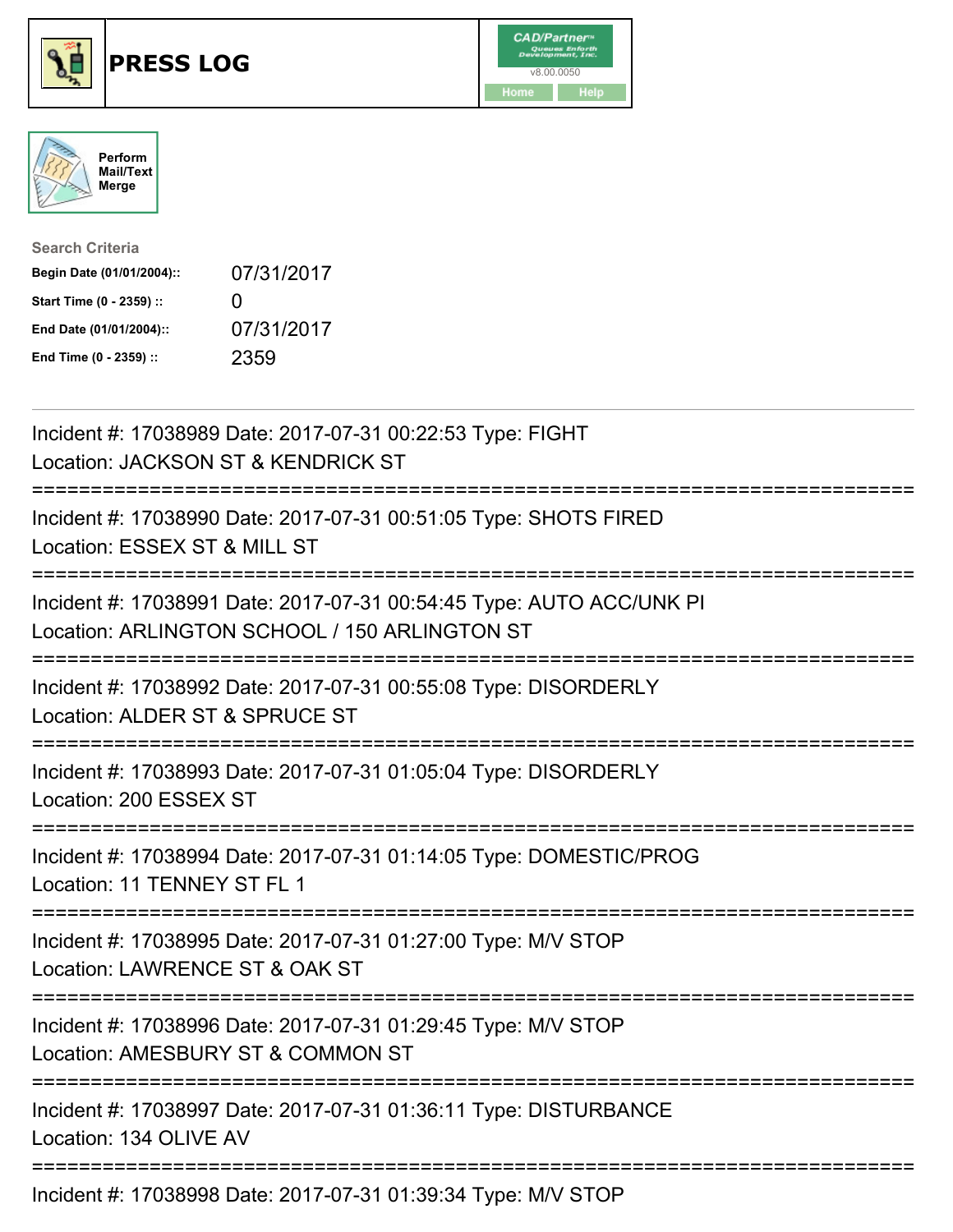| Location: AMESBURY ST & COMMON ST                                                                                     |
|-----------------------------------------------------------------------------------------------------------------------|
| Incident #: 17038999 Date: 2017-07-31 01:57:54 Type: M/V STOP<br>Location: SAM'S FOOD STORE / 389 BROADWAY            |
| Incident #: 17039000 Date: 2017-07-31 02:03:17 Type: M/V STOP<br>Location: AMESBURY ST & COMMON ST                    |
| Incident #: 17039001 Date: 2017-07-31 02:04:30 Type: M/V STOP<br>Location: BROADWAY & PARK ST<br>:2222222222222222222 |
| Incident #: 17039002 Date: 2017-07-31 02:22:55 Type: MEDIC SUPPORT<br>Location: 9 E HAVERHILL ST FL 1                 |
| Incident #: 17039003 Date: 2017-07-31 02:25:35 Type: DISTURBANCE<br>Location: 149 WATER ST                            |
| Incident #: 17039004 Date: 2017-07-31 02:50:02 Type: M/V STOP<br>Location: HAVERHILL ST & LAWRENCE ST                 |
| Incident #: 17039005 Date: 2017-07-31 03:10:53 Type: M/V STOP<br>Location: ALDER ST & LAWRENCE ST                     |
| Incident #: 17039007 Date: 2017-07-31 03:11:48 Type: NOISE ORD<br>Location: 21 CLIFTON ST                             |
| Incident #: 17039006 Date: 2017-07-31 03:12:03 Type: M/V STOP<br>Location: 50 BROADWAY                                |
| Incident #: 17039008 Date: 2017-07-31 03:13:55 Type: M/V STOP<br>Location: BROADWAY & LOWELL ST                       |
| Incident #: 17039009 Date: 2017-07-31 03:51:16 Type: M/V STOP<br>Location: E HAVERHILL ST & HIGH ST                   |
| Incident #: 17039010 Date: 2017-07-31 04:13:19 Type: ALARM/BURG<br>Location: 60 SARGENT ST                            |
| Incident #: 17039011 Date: 2017-07-31 04:34:16 Type: M/V STOP<br><b>Location: MANCHESTER &amp; LAKE</b>               |
| Inoidont #: 170200120                                                                                                 |

Incident #: 17039012 Date: 2017-07-31 04:35:48 Type: M/V STOP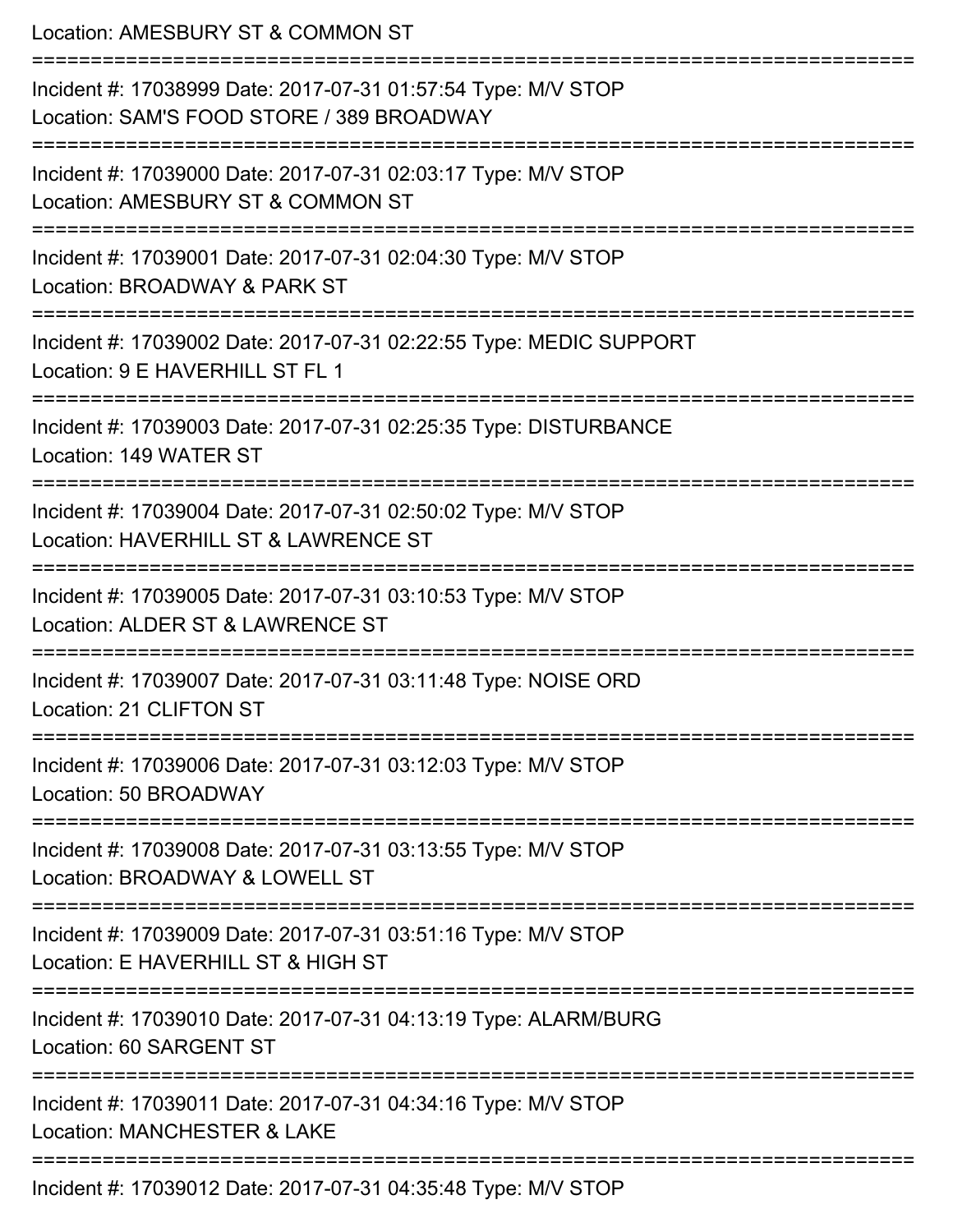| Incident #: 17039013 Date: 2017-07-31 04:37:02 Type: M/V STOP<br>Location: BROADWAY & CROSS ST           |
|----------------------------------------------------------------------------------------------------------|
| Incident #: 17039014 Date: 2017-07-31 04:38:32 Type: M/V STOP<br>Location: 360 BROADWAY                  |
| Incident #: 17039015 Date: 2017-07-31 04:42:45 Type: M/V STOP<br>Location: 90 LOWELL ST                  |
| Incident #: 17039016 Date: 2017-07-31 04:45:46 Type: M/V STOP<br>Location: PARKER & MERIMACK             |
| Incident #: 17039018 Date: 2017-07-31 04:47:06 Type: ROBBERY UNARM<br>Location: WALGREENS / 135 BROADWAY |
| Incident #: 17039017 Date: 2017-07-31 04:49:18 Type: MEDIC SUPPORT<br>Location: 198 ESSEX ST #316 FL 3   |
| Incident #: 17039019 Date: 2017-07-31 04:53:10 Type: EXTRA SURVEIL<br>Location: 230 BAILEY ST            |
| Incident #: 17039020 Date: 2017-07-31 04:54:59 Type: M/V STOP<br>Location: FARNHAM ST & S UNION ST       |
| Incident #: 17039021 Date: 2017-07-31 05:17:37 Type: M/V STOP<br>Location: FRANKLIN ST & HAVERHILL ST    |
| Incident #: 17039022 Date: 2017-07-31 06:53:06 Type: M/V STOP<br>Location: FRANKLIN ST & LOWELL ST       |
| Incident #: 17039023 Date: 2017-07-31 06:58:17 Type: PARK & WALK<br>Location: 0 BROADWAY                 |
| Incident #: 17039024 Date: 2017-07-31 06:58:53 Type: ALARM/BURG<br>Location: 115 E HAVERHILL ST #1       |
| Incident #: 17039025 Date: 2017-07-31 07:12:46 Type: M/V STOP<br>Location: 85 EVERETT ST                 |
| Incident #: 17039026 Date: 2017-07-31 07:20:29 Type: CLOSE STREET                                        |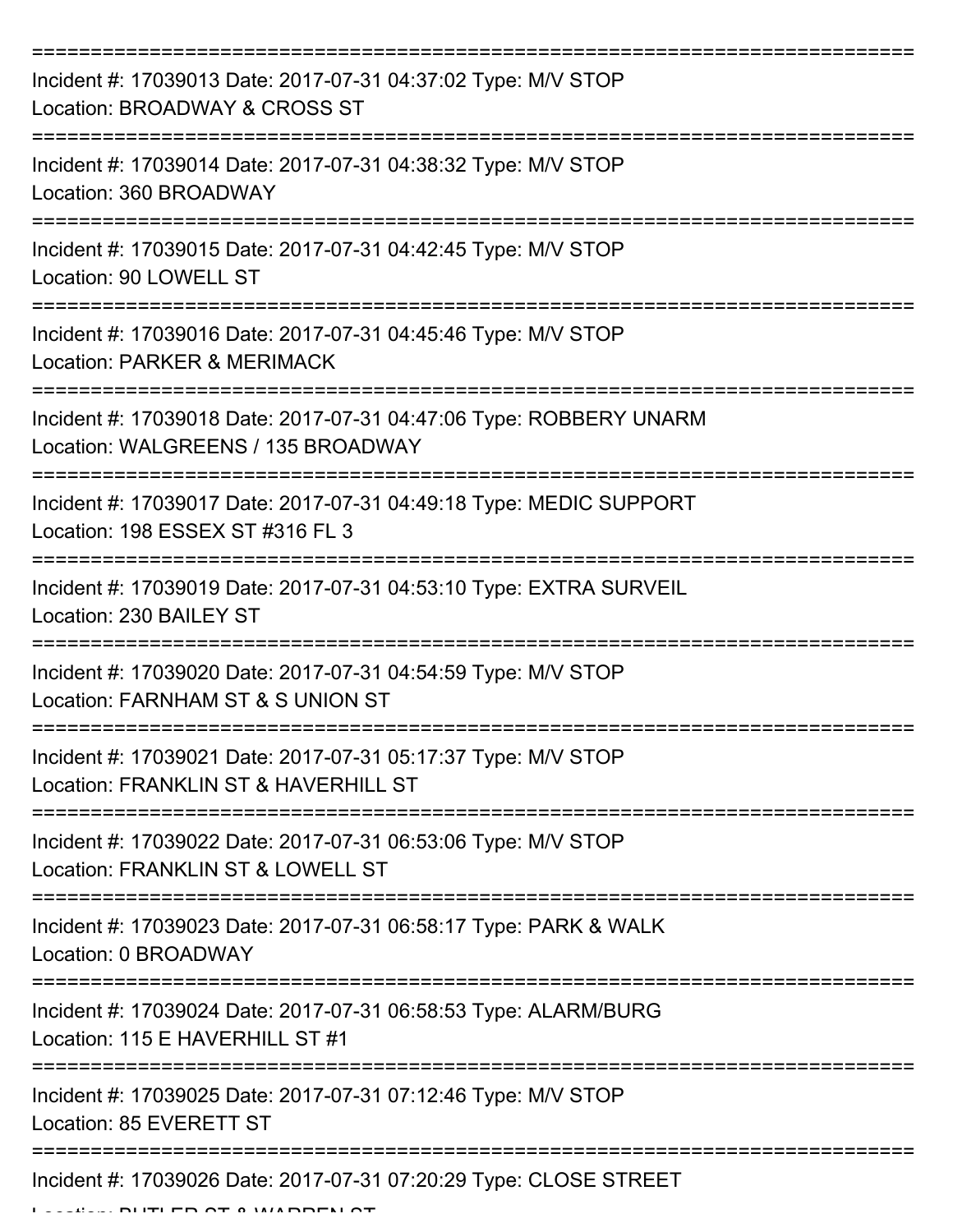| Incident #: 17039027 Date: 2017-07-31 07:22:27 Type: CLOSE STREET<br>Location: JACKSON ST & PARK ST                    |
|------------------------------------------------------------------------------------------------------------------------|
| Incident #: 17039028 Date: 2017-07-31 07:23:38 Type: CLOSE STREET<br>Location: BUTLER ST & WARREN ST                   |
| Incident #: 17039029 Date: 2017-07-31 07:30:58 Type: M/V STOP<br>Location: S BROADWAY & SHATTUCK ST<br>=============== |
| Incident #: 17039030 Date: 2017-07-31 07:34:04 Type: MAL DAMAGE<br>Location: 161 BERKELEY ST                           |
| Incident #: 17039032 Date: 2017-07-31 07:54:09 Type: CLOSE STREET<br>Location: ANDOVER ST & STATE ST                   |
| Incident #: 17039031 Date: 2017-07-31 07:55:17 Type: ALARM/BURG<br>Location: MAINSTREAM GLOBAL / 91 GLENN ST           |
| Incident #: 17039033 Date: 2017-07-31 07:58:49 Type: CLOSE STREET<br>Location: DANA ST & SANBORN ST                    |
| Incident #: 17039034 Date: 2017-07-31 08:05:22 Type: ALARM/BURG<br>Location: CLUBHOUSE / 1 RIVER POINTE WY             |
| Incident #: 17039035 Date: 2017-07-31 08:32:45 Type: AUTO ACC/UNK PI<br>Location: 69 SUNSET AV                         |
| Incident #: 17039036 Date: 2017-07-31 08:45:53 Type: AUTO ACC/NO PI<br>Location: BRUCE ST & THORNDIKE ST               |
| Incident #: 17039037 Date: 2017-07-31 09:03:19 Type: 911 HANG UP<br>Location: 18 MASON ST                              |
| Incident #: 17039038 Date: 2017-07-31 09:13:28 Type: AUTO ACC/UNK PI<br>Location: 69 SUNSET AV                         |
| Incident #: 17039039 Date: 2017-07-31 09:18:18 Type: MEDIC SUPPORT<br>Location: 35 W LAUREL ST                         |
| Incident #: 17039040 Date: 2017-07-31 09:32:01 Type: INVEST CONT                                                       |

Location: 2 NIGHTINGALE CT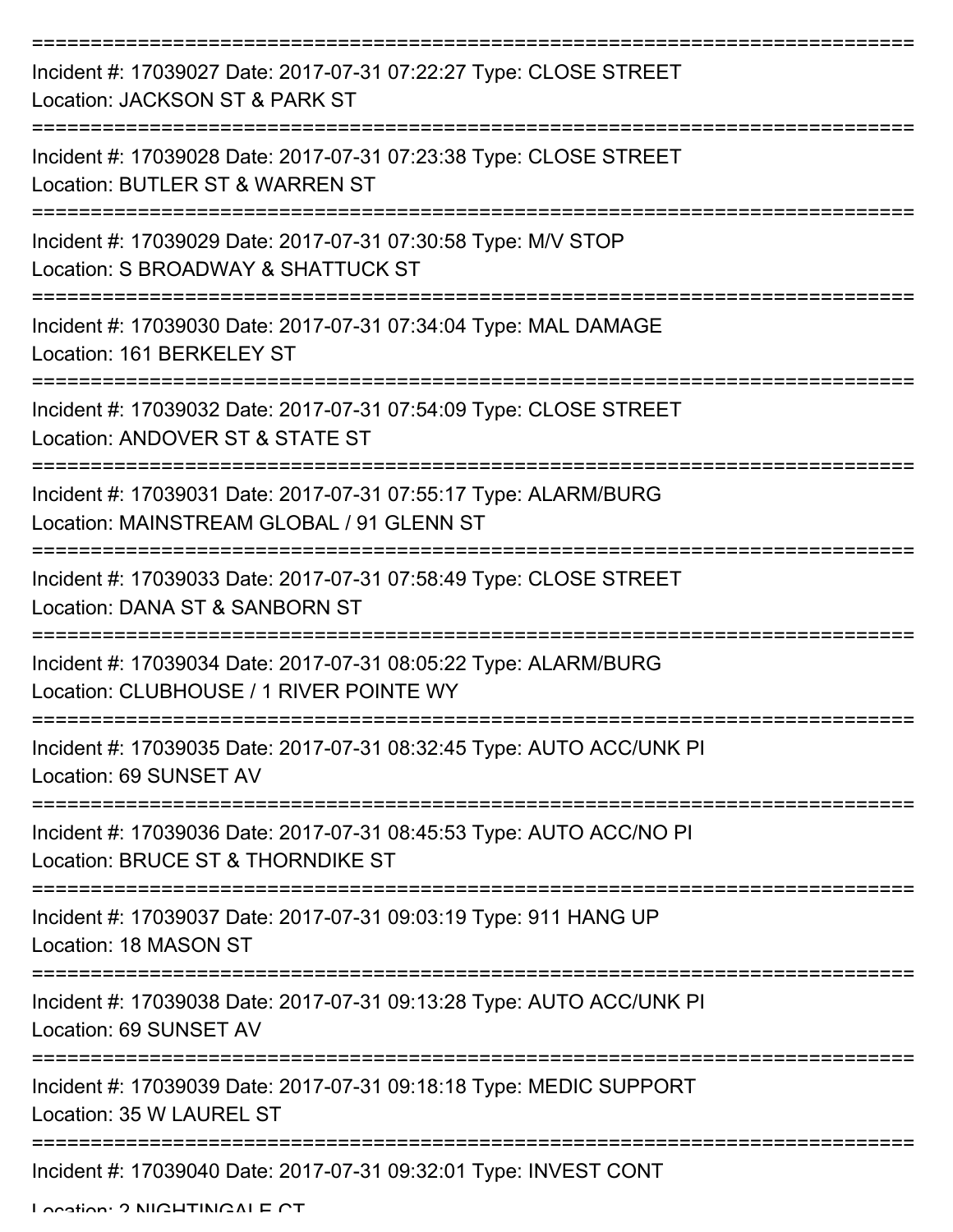| Incident #: 17039041 Date: 2017-07-31 09:38:45 Type: AUTO ACC/NO PI<br>Location: 109 MAY ST                                    |
|--------------------------------------------------------------------------------------------------------------------------------|
| Incident #: 17039042 Date: 2017-07-31 09:40:55 Type: SEX OFFENDER<br>Location: LAWRENCE POLICE DEPARTMENT / 90 LOWELL ST       |
| Incident #: 17039043 Date: 2017-07-31 09:53:06 Type: M/V STOP<br>Location: BROADWAY & COMMON ST                                |
| Incident #: 17039044 Date: 2017-07-31 10:10:03 Type: ALARM/BURG<br>Location: 34 LEEDS TER                                      |
| Incident #: 17039045 Date: 2017-07-31 10:17:36 Type: TOW OF M/V<br>Location: 75 CROSS ST                                       |
| Incident #: 17039046 Date: 2017-07-31 10:18:05 Type: DOMESTIC/PROG<br>Location: 63 AMES ST #G                                  |
| Incident #: 17039047 Date: 2017-07-31 10:19:08 Type: SEX OFFENDER<br>Location: LAWRENCE POLICE DEPARTMENT / 90 LOWELL ST       |
| Incident #: 17039048 Date: 2017-07-31 10:27:20 Type: 209A/SERVE<br>Location: 35 ARLINGTON ST                                   |
| Incident #: 17039049 Date: 2017-07-31 10:37:42 Type: COURT DOC SERVE<br>Location: 43 WHITMAN ST                                |
| Incident #: 17039050 Date: 2017-07-31 10:42:11 Type: TOW OF M/V<br>Location: TRESPASS / 2 COMMONWEALTH DR                      |
| Incident #: 17039051 Date: 2017-07-31 10:46:20 Type: DEATH SUDDEN<br>Location: 11 DAISY ST                                     |
| ----------------------------------<br>Incident #: 17039052 Date: 2017-07-31 10:49:44 Type: M/V STOP<br>Location: 50 MARSTON ST |
| Incident #: 17039053 Date: 2017-07-31 10:50:35 Type: COURT DOC SERVE<br>Location: 44 CENTRE ST                                 |
| Incident #: 17039054 Date: 2017-07-31 10:58:08 Type: SUS PERS/MV<br>Location: 10 BRADFORD PL                                   |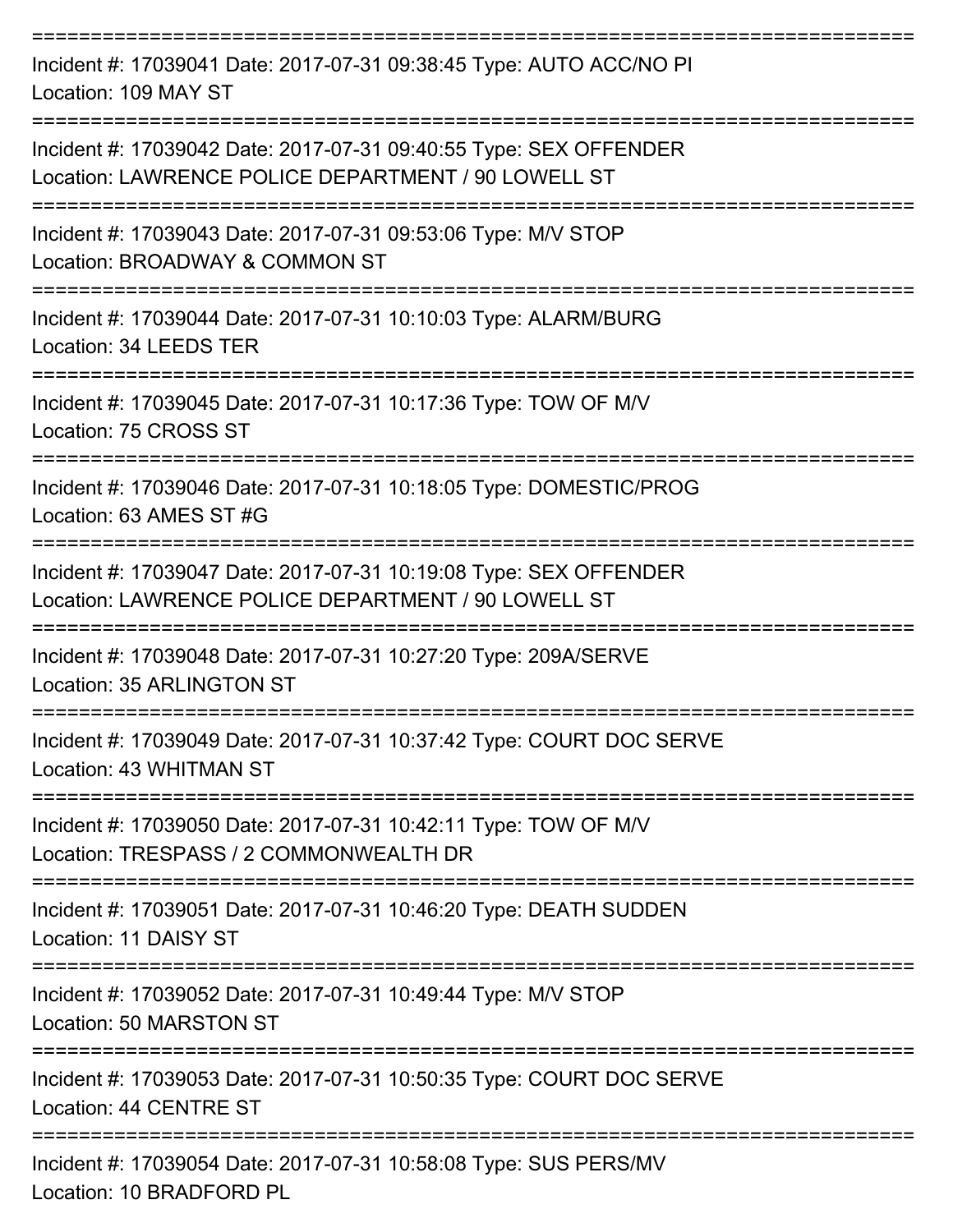Incident #: 17039055 Date: 2017-07-31 10:59:05 Type: 209A/SERVE Location: 181 FARNHAM ST =========================================================================== Incident #: 17039056 Date: 2017-07-31 11:03:18 Type: THREATS Location: 360 MERRIMACK ST #BLDG 5 ENTRAN K FL 2 =========================================================================== Incident #: 17039057 Date: 2017-07-31 11:11:33 Type: COURT DOC SERVE Location: 153 FARNHAM ST =========================================================================== Incident #: 17039058 Date: 2017-07-31 11:19:10 Type: COURT DOC SERVE Location: 107 ANDOVER ST =========================================================================== Incident #: 17039059 Date: 2017-07-31 11:22:48 Type: COURT DOC SERVE Location: 67 OSGOOD ST =========================================================================== Incident #: 17039060 Date: 2017-07-31 11:26:35 Type: UNWANTEDGUEST Location: 49 BLANCHARD ST =========================================================================== Incident #: 17039061 Date: 2017-07-31 11:29:20 Type: DOMESTIC/PROG Location: 39 MILTON ST FL 3 =========================================================================== Incident #: 17039062 Date: 2017-07-31 11:38:33 Type: WARRANT SERVE Location: 5 HAVERHILL ST #2 =========================================================================== Incident #: 17039063 Date: 2017-07-31 11:40:50 Type: M/V STOP Location: 716SJ7 / FALLS BRIDGE =========================================================================== Incident #: 17039064 Date: 2017-07-31 11:45:17 Type: GENERAL SERV Location: 267 S BROADWAY =========================================================================== Incident #: 17039065 Date: 2017-07-31 12:08:44 Type: 209A/SERVE Location: 54 SULLIVAN AV =========================================================================== Incident #: 17039066 Date: 2017-07-31 12:10:22 Type: WOMAN DOWN Location: MCDONALDS / 50 BROADWAY =========================================================================== Incident #: 17039067 Date: 2017-07-31 12:11:13 Type: M/V STOP Location: PARKER ST & SPRINGFIELD ST =========================================================================== Incident #: 17039068 Date: 2017-07-31 12:13:41 Type: M/V STOP Location: PARKER ST & SPRINGFIFLD ST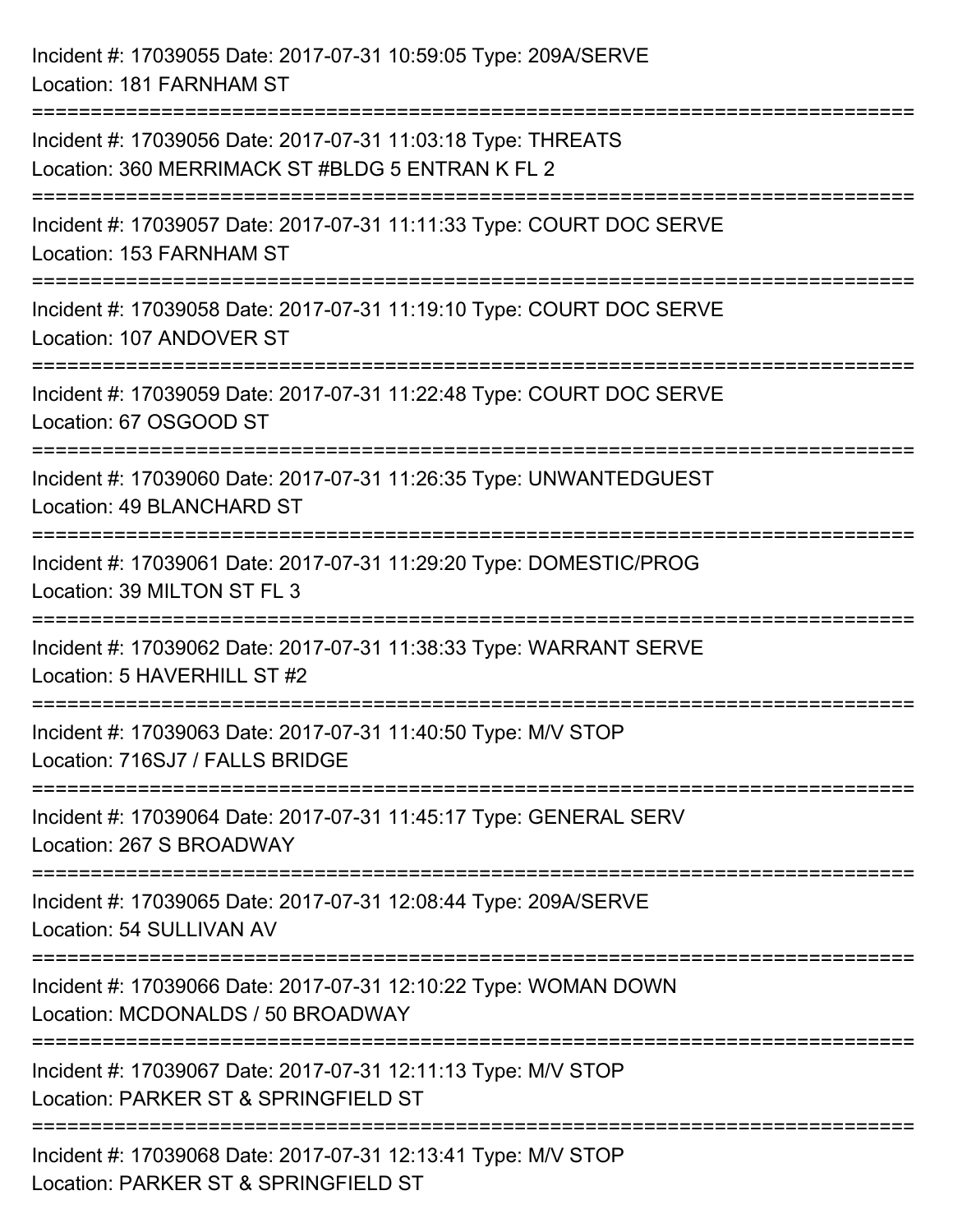| Incident #: 17039069 Date: 2017-07-31 12:19:28 Type: COURT DOC SERVE<br>Location: 34 BEACON AV                                  |
|---------------------------------------------------------------------------------------------------------------------------------|
| Incident #: 17039070 Date: 2017-07-31 12:20:28 Type: TOW OF M/V<br>Location: ABANDONED / KENDRICK ST & PARK ST                  |
| Incident #: 17039071 Date: 2017-07-31 12:30:18 Type: CK WELL BEING<br>Location: 281 S BROADWAY                                  |
| Incident #: 17039072 Date: 2017-07-31 12:38:31 Type: LIC PLATE STO<br>Location: LPD / 90 LOWELL ST                              |
| Incident #: 17039073 Date: 2017-07-31 12:42:16 Type: SEIZED PROP<br>Location: 6 BERKELEY ST                                     |
| Incident #: 17039074 Date: 2017-07-31 12:50:26 Type: 209A/SERVE<br>Location: 75 TREMONT ST                                      |
| Incident #: 17039075 Date: 2017-07-31 12:50:51 Type: M/V STOP<br>Location: BOXFORD ST & WINTHROP AV                             |
| Incident #: 17039076 Date: 2017-07-31 12:53:56 Type: LOST PROPERTY<br>Location: NORTHERN ESSEX COMMUNITY COLLE / 45 FRANKLIN ST |
| Incident #: 17039077 Date: 2017-07-31 12:56:57 Type: DRUG OVERDOSE<br>Location: 103 BROADWAY                                    |
| Incident #: 17039081 Date: 2017-07-31 13:12:36 Type: FRAUD<br>Location: 51 TEWKSBURY ST<br>==================================== |
| Incident #: 17039079 Date: 2017-07-31 13:12:56 Type: ALARM/BURG<br>Location: CRUZ RESD / 3 CAULKINS CT                          |
| Incident #: 17039078 Date: 2017-07-31 13:13:00 Type: DRUG INVEST<br>Location: 90 LOWELL ST<br>============================      |
| Incident #: 17039080 Date: 2017-07-31 13:15:51 Type: THREATS<br>Location: 57 JACKSON ST                                         |
| Incident #: 17039084 Date: 2017-07-31 13:19:31 Type: LOST PROPERTY<br>Location: 32 ATKINSON ST                                  |

===========================================================================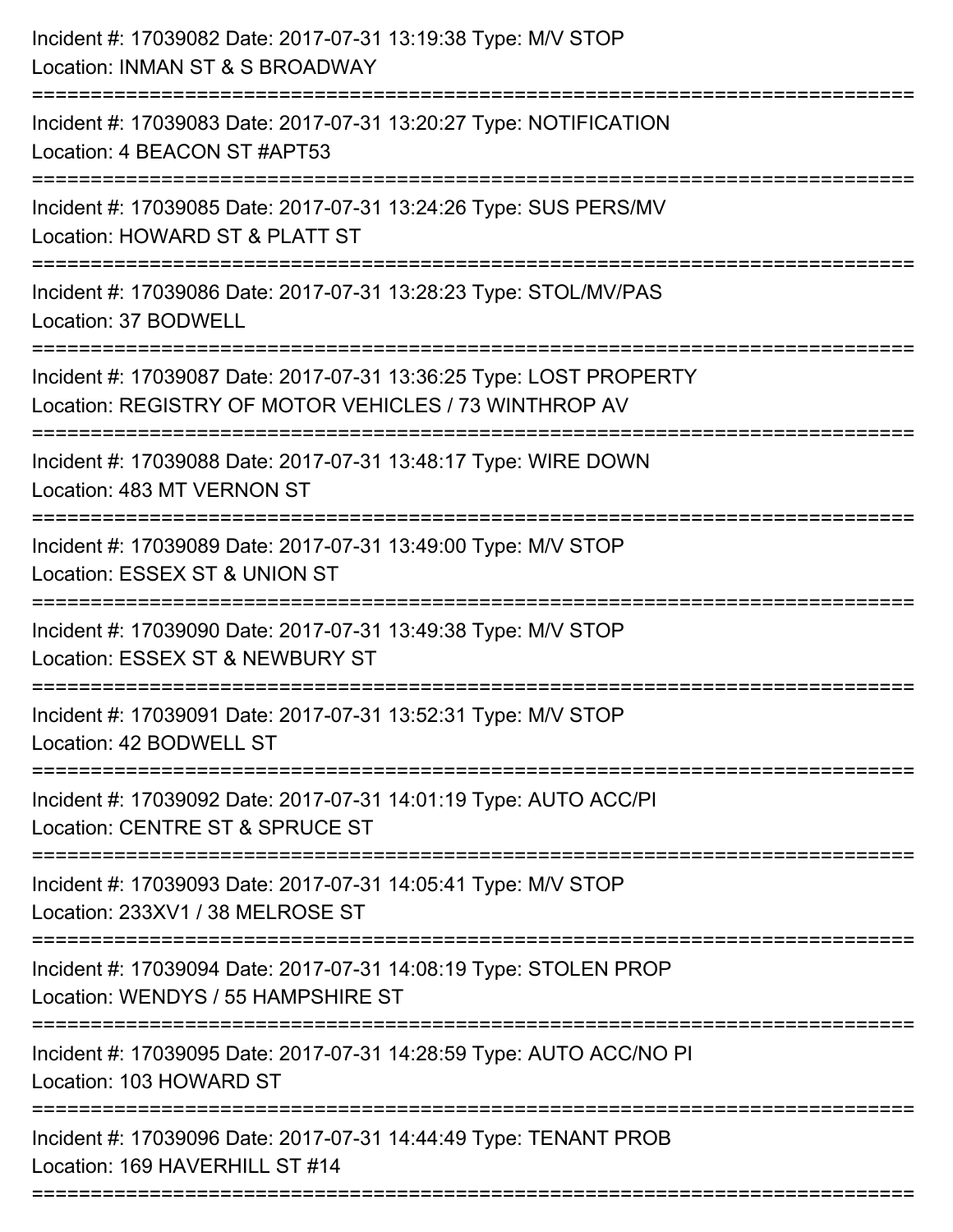| Location: LAWRENCE ST & LEXINGTON ST                                                                                               |
|------------------------------------------------------------------------------------------------------------------------------------|
| Incident #: 17039098 Date: 2017-07-31 15:31:19 Type: CK WELL BEING<br>Location: 314 HOWARD ST #1                                   |
| Incident #: 17039099 Date: 2017-07-31 15:39:17 Type: HIT & RUN M/V<br>Location: BROADWAY & CANAL ST                                |
| Incident #: 17039100 Date: 2017-07-31 15:56:38 Type: MISSING PERS<br>Location: 144 BERNARD AV                                      |
| Incident #: 17039101 Date: 2017-07-31 16:07:50 Type: SUS PERS/MV<br><b>Location: JACKSON CT</b>                                    |
| Incident #: 17039102 Date: 2017-07-31 16:15:40 Type: SUS PERS/MV<br>Location: AUBURN ST & HAMPSHIRE ST                             |
| Incident #: 17039103 Date: 2017-07-31 16:16:07 Type: LARCENY/PAST<br>Location: 31 SPRUCE ST                                        |
| =========================<br>Incident #: 17039104 Date: 2017-07-31 16:19:25 Type: CK WELL BEING<br>Location: CYPRESS AV & OLIVE AV |
| Incident #: 17039105 Date: 2017-07-31 17:17:22 Type: KEEP PEACE<br>Location: 2 INMAN ST #25                                        |
| Incident #: 17039106 Date: 2017-07-31 17:21:17 Type: 911 HANG UP<br><b>Location: 1 INTERNATIONAL WY</b>                            |
| Incident #: 17039107 Date: 2017-07-31 17:35:46 Type: MV/BLOCKING<br>Location: 9 TRENTON ST                                         |
| ====================<br>Incident #: 17039108 Date: 2017-07-31 17:47:59 Type: AUTO ACC/NO PI<br><b>Location: 26 BENNINGTON ST</b>   |
| Incident #: 17039109 Date: 2017-07-31 18:02:14 Type: AUTO ACC/UNK PI<br>Location: ANDOVER ST & BEACON ST                           |
| Incident #: 17039110 Date: 2017-07-31 18:23:18 Type: M/V STOP<br>Location: 52 BOWDOIN ST                                           |

Incident #: 17039111 Date: 2017 07 31 18:33:46 Type: DRUG Over DRUG OVERDOSE.<br>.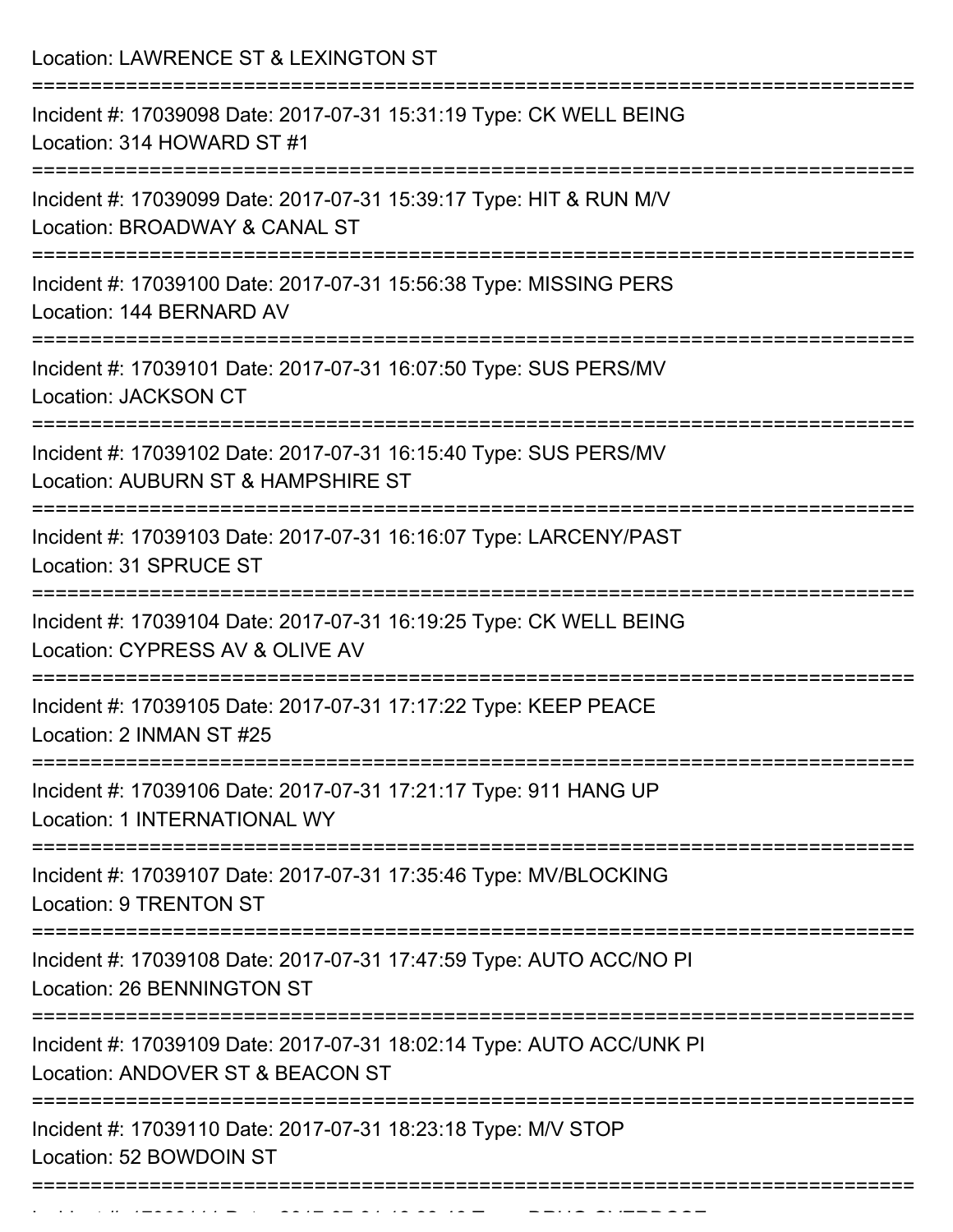Location: 10 SPRINGFIELD ST FL 3 =========================================================================== Incident #: 17039113 Date: 2017-07-31 18:44:15 Type: THREATS Location: 479 ANDOVER ST =========================================================================== Incident #: 17039112 Date: 2017-07-31 18:44:16 Type: ANIMAL COMPL Location: 89 FERRY ST =========================================================================== Incident #: 17039114 Date: 2017-07-31 18:48:28 Type: M/V STOP Location: BROADWAY & COMMON ST =========================================================================== Incident #: 17039115 Date: 2017-07-31 18:52:33 Type: M/V STOP Location: 18 FRANKLIN ST =========================================================================== Incident #: 17039116 Date: 2017-07-31 18:53:27 Type: M/V STOP Location: BROADWAY & METHUEN ST =========================================================================== Incident #: 17039117 Date: 2017-07-31 18:54:46 Type: DISTURBANCE Location: NEWBURY ST & SUMMER ST =========================================================================== Incident #: 17039118 Date: 2017-07-31 18:57:22 Type: NOISE ORD Location: CAMBRIDGE ST & S UNION ST =========================================================================== Incident #: 17039119 Date: 2017-07-31 19:04:39 Type: DISTURBANCE Location: SLE SCHOOL / 165 CRAWFORD ST =========================================================================== Incident #: 17039120 Date: 2017-07-31 19:05:51 Type: DISTURBANCE Location: 201 PROSPECT ST #B =========================================================================== Incident #: 17039121 Date: 2017-07-31 19:24:34 Type: BUILDING FIRE Location: 70 BENNINGTON ST =========================================================================== Incident #: 17039122 Date: 2017-07-31 19:43:36 Type: GENERAL SERV Location: 175 ABBOTT ST =========================================================================== Incident #: 17039123 Date: 2017-07-31 19:52:01 Type: TRESPASSING Location: GEISLER STATE POOL / 50 HIGH ST =========================================================================== Incident #: 17039124 Date: 2017-07-31 19:52:59 Type: GUN CALL Location: LAWRENCE ST & TRENTON ST ===========================================================================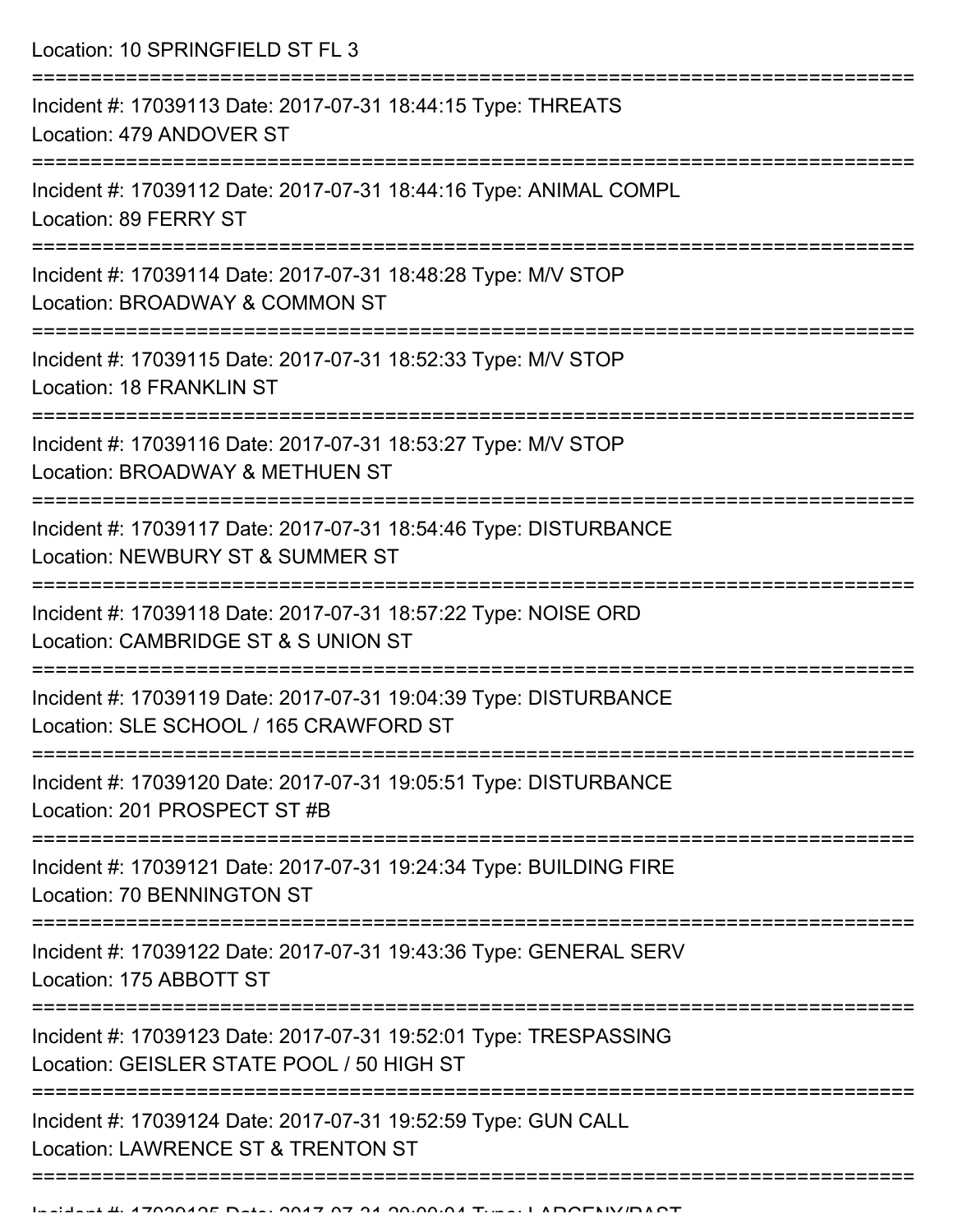| Location: GEISLER STATE POOL / 50 HIGH ST                                                                                     |
|-------------------------------------------------------------------------------------------------------------------------------|
| Incident #: 17039126 Date: 2017-07-31 20:05:49 Type: MAN DOWN<br>Location: OAK ST & SHORT ST<br>==========================    |
| Incident #: 17039127 Date: 2017-07-31 20:11:28 Type: NOISE ORD<br>Location: 136 OSGOOD ST                                     |
| Incident #: 17039128 Date: 2017-07-31 20:27:22 Type: PARK & WALK<br>Location: 44 MELVIN ST<br>:============================== |
| Incident #: 17039129 Date: 2017-07-31 20:34:36 Type: UNWANTEDGUEST<br>Location: 255 BROADWAY                                  |
| Incident #: 17039130 Date: 2017-07-31 20:50:15 Type: ALARM/HOLD<br>Location: TACO BELL / 79 WINTHROP AV                       |
| Incident #: 17039131 Date: 2017-07-31 21:04:37 Type: M/V STOP<br><b>Location: BERNARD AV</b>                                  |
| Incident #: 17039132 Date: 2017-07-31 21:06:20 Type: SUS PERS/MV<br>Location: ARLINGTON ST & SARATOGA ST                      |
| Incident #: 17039133 Date: 2017-07-31 21:12:46 Type: M/V STOP<br>Location: BROADWAY & TREMONT ST                              |
| Incident #: 17039134 Date: 2017-07-31 21:13:04 Type: ALARM/HOLD<br>Location: 29 HIGHLAWN AV                                   |
| Incident #: 17039135 Date: 2017-07-31 21:25:43 Type: DISTURBANCE<br>Location: N PARISH RD                                     |
| Incident #: 17039136 Date: 2017-07-31 21:31:02 Type: THREATS/PROG<br>Location: 2 MUSEUM SQ #409                               |
| Incident #: 17039138 Date: 2017-07-31 21:33:03 Type: MISSING PERS<br>Location: CENTRAL BRIDGE / 0 MERRIMACK ST                |
| Incident #: 17039137 Date: 2017-07-31 21:33:28 Type: M/V STOP<br>Location: EXETER ST & PHILLIPS ST                            |
| Incident #: 17039139 Date: 2017-07-31 21:34:03 Type: SUS PERS/MV                                                              |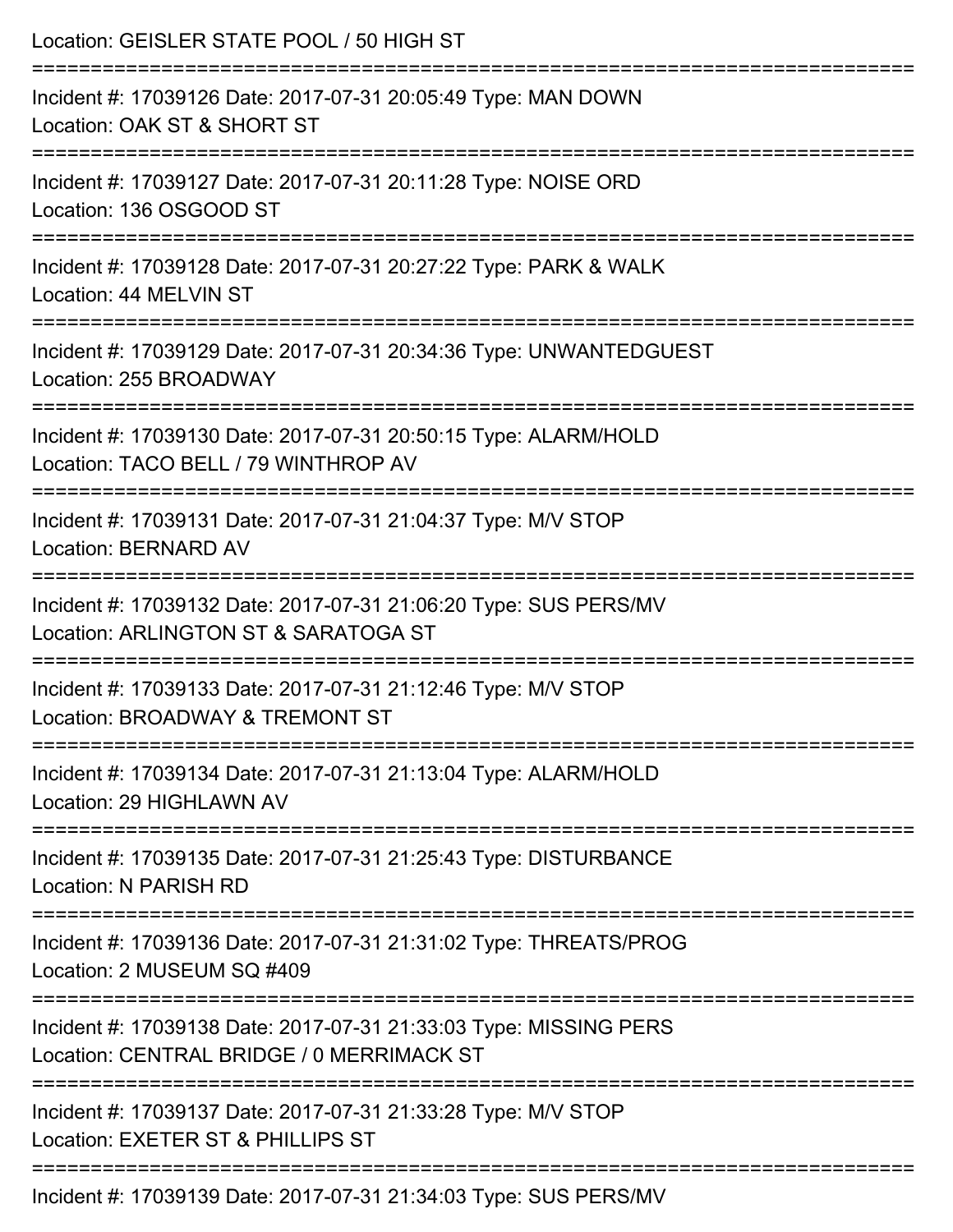| Incident #: 17039140 Date: 2017-07-31 21:38:10 Type: SUS PERS/MV<br>Location: KFC / 490 S UNION ST                                      |
|-----------------------------------------------------------------------------------------------------------------------------------------|
| Incident #: 17039141 Date: 2017-07-31 22:03:08 Type: M/V STOP<br>Location: MERRIMACK ST & S UNION ST                                    |
| Incident #: 17039142 Date: 2017-07-31 22:04:15 Type: DISTURBANCE<br>Location: 42 WHITE ST                                               |
| Incident #: 17039143 Date: 2017-07-31 22:05:31 Type: DISABLED MV<br>Location: 104 MARSTON ST<br>---------------<br>-------------------- |
| Incident #: 17039144 Date: 2017-07-31 22:23:43 Type: UNWANTEDGUEST<br>Location: SEVEN ELEVEN / 370 BROADWAY                             |
| Incident #: 17039145 Date: 2017-07-31 22:25:41 Type: M/V STOP<br>Location: 40 LAWRENCE ST                                               |
| Incident #: 17039146 Date: 2017-07-31 22:30:50 Type: WARRANT SERVE<br>Location: 345 WATER ST                                            |
| Incident #: 17039147 Date: 2017-07-31 22:34:29 Type: LOCKOUT<br>Location: 61 W LAUREL ST                                                |
| Incident #: 17039148 Date: 2017-07-31 22:42:56 Type: SUS PERS/MV<br>Location: 65 LOWELL ST                                              |
| Incident #: 17039149 Date: 2017-07-31 22:51:08 Type: AUTO ACC/UNK PI<br>Location: FERN ST & LAWRENCE ST                                 |
| Incident #: 17039150 Date: 2017-07-31 23:06:43 Type: KIDNAP/PROG<br>Location: 265 AMES ST                                               |
| Incident #: 17039151 Date: 2017-07-31 23:10:42 Type: AUTO ACC/NO PI<br>Location: 104 WATER ST #3                                        |
| Incident #: 17039152 Date: 2017-07-31 23:13:10 Type: A&B PAST<br>Location: SEVEN ELEVEN / 99 HAMPSHIRE ST                               |
| Incident #: 17039153 Date: 2017-07-31 23:21:04 Type: MISSING PERS                                                                       |